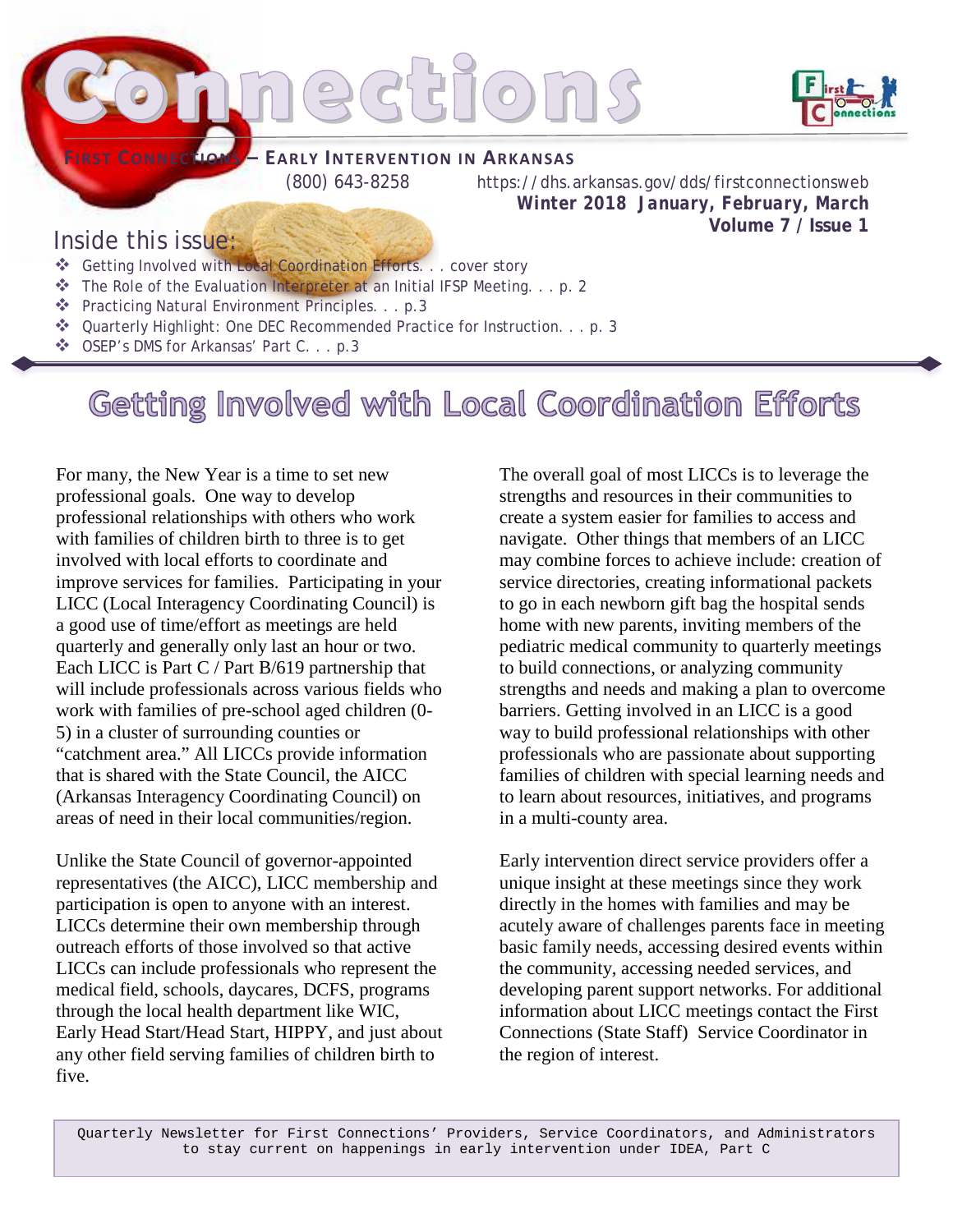### The Role of the Evaluation Interpreter at an Initial IFSP Meeting

The importance of a high quality, individualized and functional Individual Family Service Plan (IFSP) is imperative to provide families the support they need to *help them help their children develop and learn* (Arkansas' State-identified Goal for Part C).

During an IFSP meeting, each person present is considered part of that family's initial IFSP team, and the contributions of each team member are vital to the creation of an individualized family plan that meets the needs of the family as well as the child. Family members present at the meeting provide information on the child's interests, daily routines and activities, what's "working" and "not working" at home and out in the community, and what they'd like the child to be able to do. The EI professionals at the initial IFSP meeting, the Service Coordinator and the Evaluator(s) take this information and guide the family in creating the IFSP *at the meeting*. When the therapist who conducted the evaluation is not able to attend the initial IFSP meeting, an Evaluation Interpreter must attend in his/her place.

Arkansas' policy for First Connections allows the provider to send an "Evaluation Interpreter" in place of the therapist who conducted initial evaluations to the initial IFSP meeting. Typically, the evaluation interpreter arrives to the meeting at a disadvantage because he/she has not met the child and family and did not conduct the evaluation. So, whenever possible, it is best practice for the therapist who conducted the evaluation to be present for the initial IFSP meeting.

The professional taking the place of the Evaluator at an initial IFSP (the evaluation interpreter) is expected to participate in the meeting as a full IFSP team member, so his/her participation goes far beyond sharing or interpreting the results of the evaluation and making recommendations. In order for the "eval interp" to arrive at the IFSP meeting prepared to participate as part of the team, it is important for the evaluation interpreter to be an individual who is truly qualified to participate in place of the therapist who conducted the evaluations.

#### *The evaluation interpreter is a professional:*

- Who arrives to the meeting prepared: familiar with the family's priorities, routines, concerns, and strengths/needs (FC Child & Family Assessment information reviewed)
- Knowledgeable about the process for developing a family-centered, functional IFSP and selecting services and service levels based on what is needed to help the child's caregivers implement their IFSP to reach functional child goals on the IFSP.
- Able to complete the Child Outcomes Summary (COS) rating with the team using State-Approved tools, the Age Anchor and Decision Tree
- Able to explain and give examples to parents and caregivers of "immediate foundational skills" to the skills on the Age Anchor Tool for that child's age
- Able to use information from the family to help the family write high-quality functional child outcomes (goals) for the IFSP
- Able to embed child goals and objectives into the child's routine activities
- Able to break down IFSP goals into "action" steps" or objectives and work with the child's caregivers to write developmentally appropriate objectives for each outcome (goal). The objectives statements should be written in such a way that the child's adult caregivers know what to do when, where, and how with the child to promote the child's active participation in typical activities.

In order to ensure that the Evaluation Interpreter arrives prepared, the Interpreter meets with the therapist who conducted the evaluation before the IFSP meeting. Other support available to Evaluators and to Evaluation Interpreters includes:

- **TA on Writing Functional Goals**
- **TA on Completing COS Ratings as a Team**
- **TA on Using Family Assessment Information to Develop a Functional IFSP**

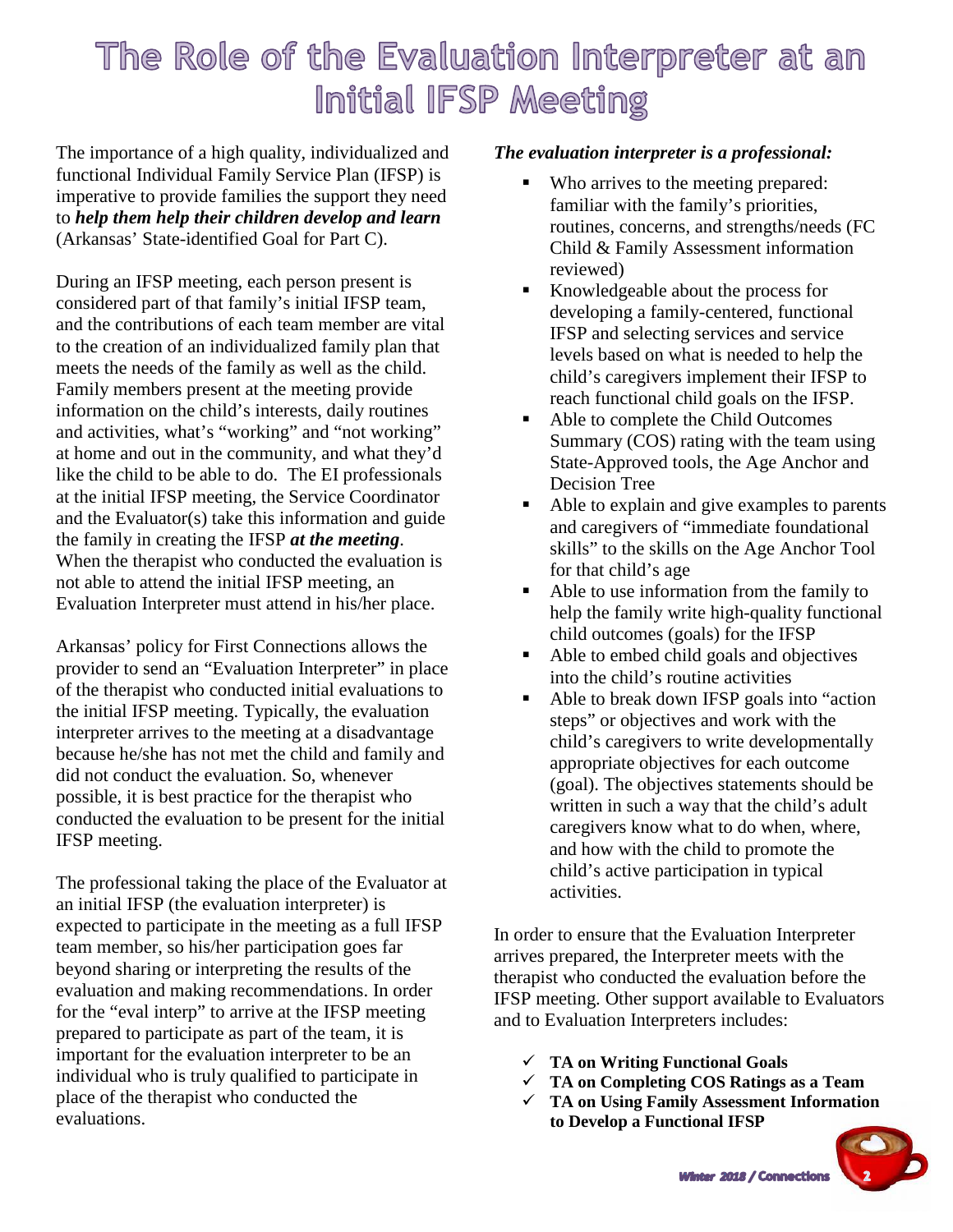# **Practicing Natural Environment Principles**

Principle 3 of 7 (below) is excerpted from: **Workgroup on Principles and Practices in Natural Environments**, OSEP TA Community of Practice: Part C Settings. (2008, March). *Seven key principles: Looks like / doesn't look like*. [http://www.ectacenter.org/~pdfs/topics/families/Principles\\_LooksLike\\_](http://www.ectacenter.org/%7Epdfs/topics/families/Principles_LooksLike_DoesntLookLike3_11_08.pdf) [DoesntLookLike3\\_11\\_08.pdf](http://www.ectacenter.org/%7Epdfs/topics/families/Principles_LooksLike_DoesntLookLike3_11_08.pdf)

#### **PRINCIPLE 3: The primary role of the service provider in early intervention is to work with and support the family members and caregivers in a child's life.**

**Concepts** 

- *EI providers engage with the adults to enhance confidence and competence in their inherent role as the people who teach and foster the child's development*
- *Families are equal partners in the relationship with service providers*
- *Mutual trust, respect, honesty and open communication characterize the family-provider relationship*

|                             | This principle DOES look like this                                                                                                                                                                                                                                       | This principle DOES NOT look<br>like this                                                                                                                             |
|-----------------------------|--------------------------------------------------------------------------------------------------------------------------------------------------------------------------------------------------------------------------------------------------------------------------|-----------------------------------------------------------------------------------------------------------------------------------------------------------------------|
|                             | Using professional behaviors that build trust<br>and rapport and establish a working<br>"partnership" with families                                                                                                                                                      | Being "nice" to families and<br>becoming their friends                                                                                                                |
|                             | Valuing and understanding the provider's role<br>as a collaborative coach working to support<br>family members as they help their child;<br>incorporating principles of adult learning<br>styles                                                                         | Focusing only on the child and<br>assuming the family's role is to be a<br>passive observer of what the<br>provider is doing "to" the child                           |
| $\mathcal{C}_{\mathcal{C}}$ | Providing information, materials and<br>emotional support to enhance families'<br>natural role as the people who foster their<br>child's learning and development                                                                                                        | Training families to be "mini"<br>therapists or interventionists                                                                                                      |
| ;t                          | Pointing out children's natural learning<br>activities and discovering together the<br>"incidental teaching" opportunities that<br>families do naturally between the providers<br>visits                                                                                 | Giving families activity sheets or<br>curriculum work pages to do<br>between visits and checking to see<br>these were done                                            |
|                             | Involving families in discussions about what<br>they want to do and enjoy doing; identifying<br>the family routines and activities that will<br>support the desired outcomes; continually<br>acknowledging the many things the family is<br>doing to support their child | Showing strategies or activities to<br>families that the provider has<br>planned and then asking families to<br>fit these into their routines                         |
|                             | Allowing the family to determine success<br>based on how they feel about the learning<br>opportunities and activities the child/family<br>has chosen                                                                                                                     | Basing success on the child's ability<br>to perform the professionally<br>determined activities and parent's<br>compliance with prescribed services<br>and activities |
|                             | Celebrating family competence and success;<br>supporting families only as much as they need<br>and want                                                                                                                                                                  | Taking over or overwhelming family<br>confidence and competence by<br>stressing "expert" services                                                                     |

Each of the seven principles in the document lists key concepts underlying the brief statement.

Each principle also includes descriptive statements illustrating what that principle would "*look like*" in practice. There are also descriptions of what it "*doesn't look like*" because often these techniques that do not align with best practices of early intervention are still being used by practitioners.

The *Looks Like / Doesn't Look Like*  statements are simply examples. Many others could be added in each column.